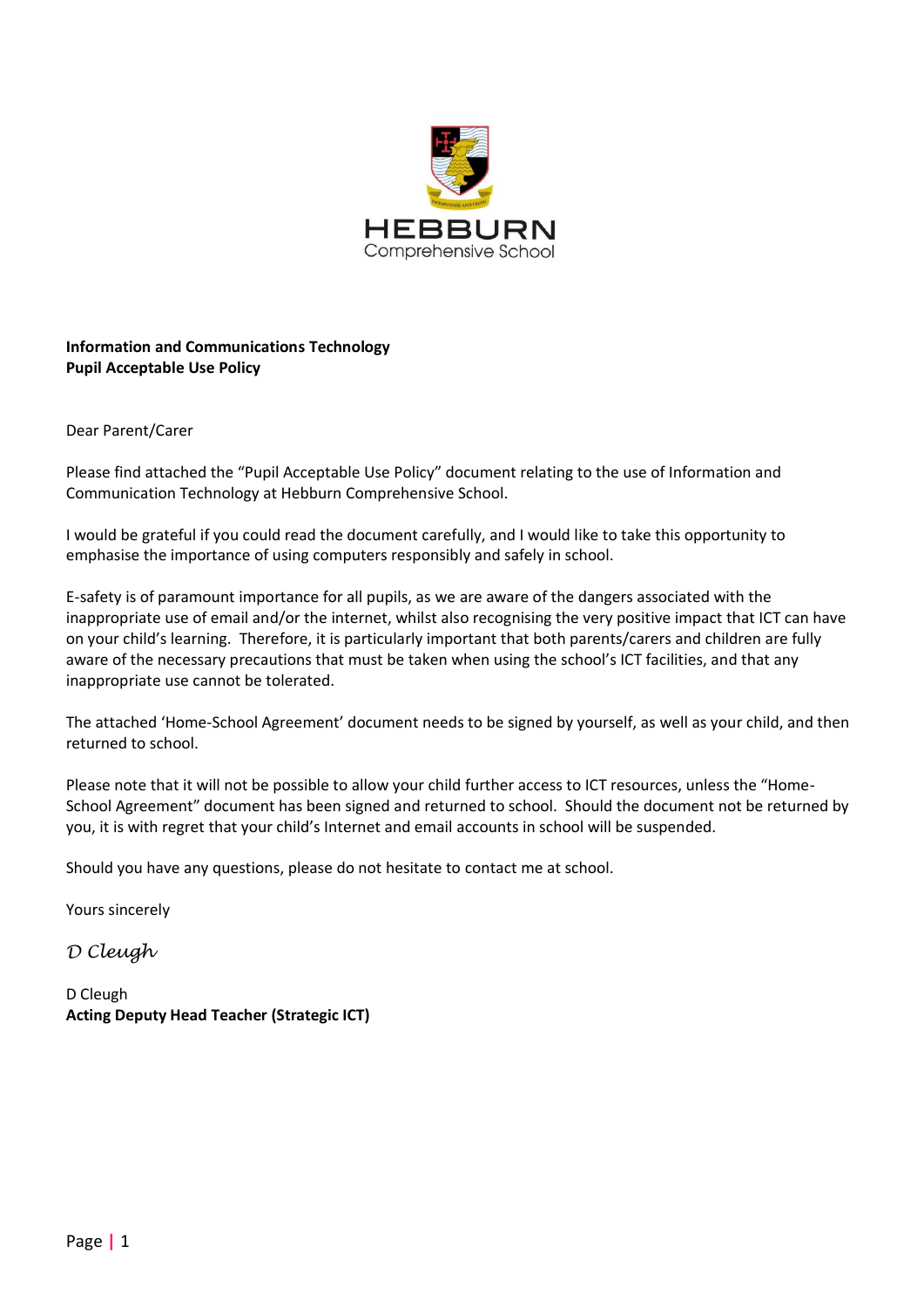# **Information and Communication Technology Pupil Acceptable Use Policy**

At Hebburn Comprehensive School, we recognise that the use of information and communication technology is an essential part of learning that enables children to achieve their full potential. All members of the school community must be responsible when using the school's computer system. Above all, we must ensure the safety and well-being of all pupils; therefore, pupils are not permitted to use devices or internet services in a way that may cause distress or harm to other people. This includes cyber bullying or inappropriate access to other people's files and documents. We must also ensure that we have a system that runs efficiently and effectively; therefore, pupils are not permitted to use technology in a manner which may harm the performance of the school systems or devices belonging to other people.

## **Agreement**

## **Technology acceptable use agreement – pupils**

Hebburn Comprehensive School understands the benefits technology can have on enhancing the curriculum and pupils' learning; however, we must ensure that pupils respect school property and use technology appropriately. To achieve this, we have created this acceptable use agreement which outlines our expectations of pupils when using technology, whether this is on personal or school devices and on or off the school premises.

Please read this document carefully and sign below to accept that you agree to the terms outlined.

- **1. Using technology in school** 
	- I will only use ICT systems, e.g. computers, laptops and tablets, which the school has given me permission to use.
	- I will only access the system with my own login ID and password, which I will keep confidential and not share with others.
	- I will only use the approved email account that has been provided to me by the school.
	- I will not store or use any personal data relating to a pupil or staff member for non-school related activities. If I have any queries about storing or using personal data, I will speak to a teacher.
	- I will delete any chain letters, spam, and other emails from unknown senders without opening them.
	- I will ensure that I get permission from my classroom teacher before accessing learning materials, e.g. source documents, from unapproved sources.
	- I will only use the internet for personal use during out-of-school hours, including break and lunchtimes. During school hours, I will use the internet for school work only.
	- I will not share my passwords, e.g. to my school email address, with anyone.
	- I will not install any software onto school ICT systems.
	- I will adhere to the e-safety guidelines I have been taught.
	- I will only use the school's ICT facilities to:
		- Complete homework and coursework, and to prepare for lessons and exams.
		- Undertake revision and research.
		- Gather or process information for extra-curricular activities, e.g. creating the school newsletter.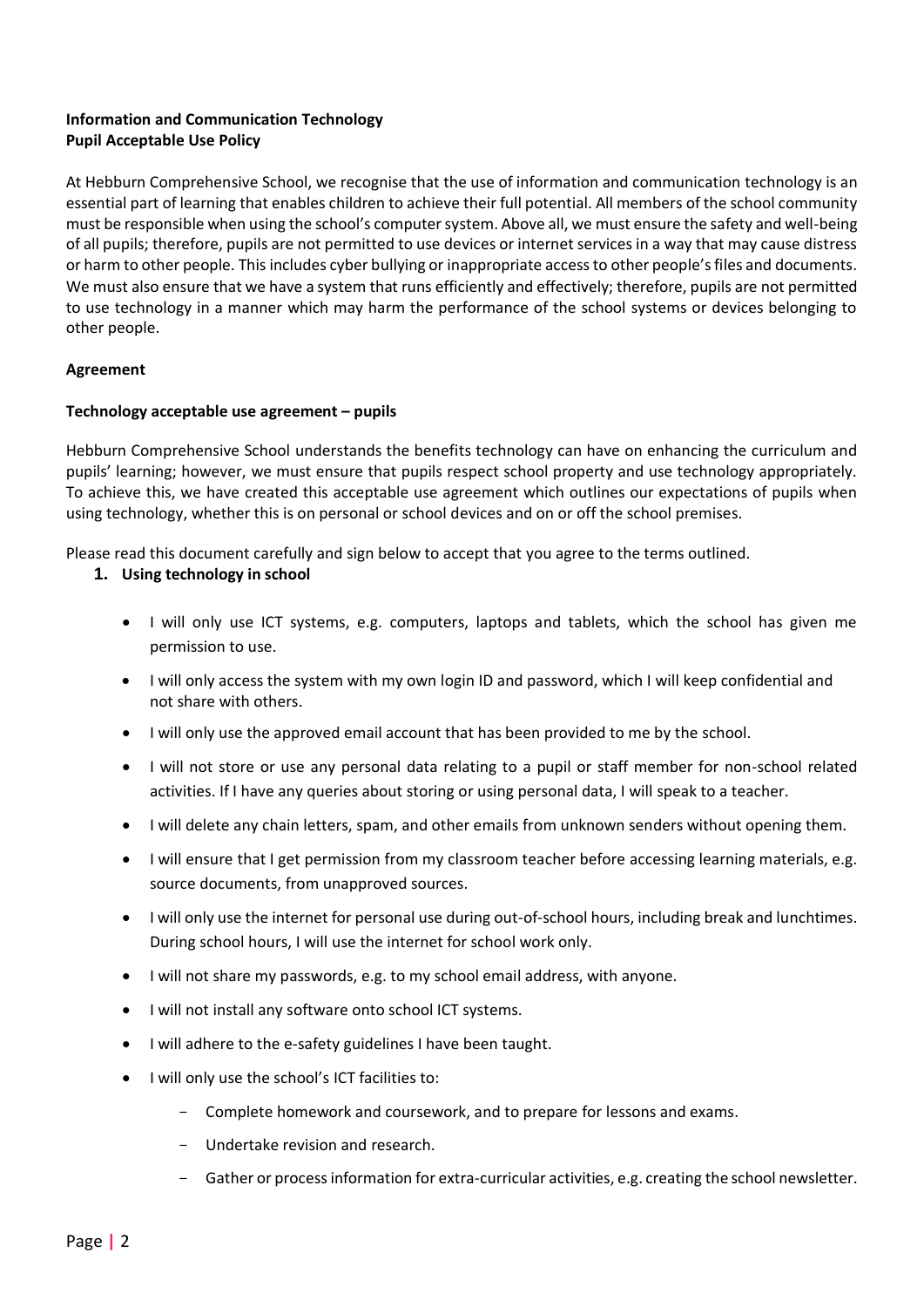- I will not use the school's ICT facilities to access, download, upload, send, receive, view or display any of the following:
	- Illegal material
	- Any content that could constitute a threat, bullying or harassment, or anything negative about other persons or the school
	- Content relating to a person's sexual orientation, gender assignment, religion, race, disability or age
	- Online gambling
	- Content which may adversely affect the reputation of any organisation (including the school) or person, whether or not they are known to be true or false
	- Any sexually explicit content
	- Any personal data or information

## **2. Mobile devices**

- I will only use personal mobile devices in accordance with the school's Behaviour Policy.
- I will ensure that my mobile device is either switched during school hours, and will only use my device to make or receive calls when a member of staff permits me to do so (pupils must ask a member of staff for permission).
- I will not use any mobile devices to take pictures of staff or fellow pupils.
- I will not use any mobile devices to send inappropriate messages, images or recordings.
- I will ensure that personal mobile devices do not contain any inappropriate or illegal content.
- I will not access the WiFi system using personal mobile devices, unless permission has been given by the school.
- I will not take or store images or videos of staff members on any mobile device, regardless of whether or not it is school-owned.

#### **3. Social media**

- I will not use my mobile device to access personal social networking platforms.
- I will not communicate or attempt to communicate with any staff members over personal social networking platforms.
- I will not accept or send 'friend requests' from/to any staff members over personal social networking platforms.
- I will ensure that I apply the necessary privacy settings to any social networking sites.
- I will not publish any comments or posts about the school on any social networking platforms which may affect the school's reputation.
- I will not post or upload any defamatory, objectionable, copyright infringing or private material, including images and videos of pupils, staff or parents, on any online website.
- I will not post any material online that: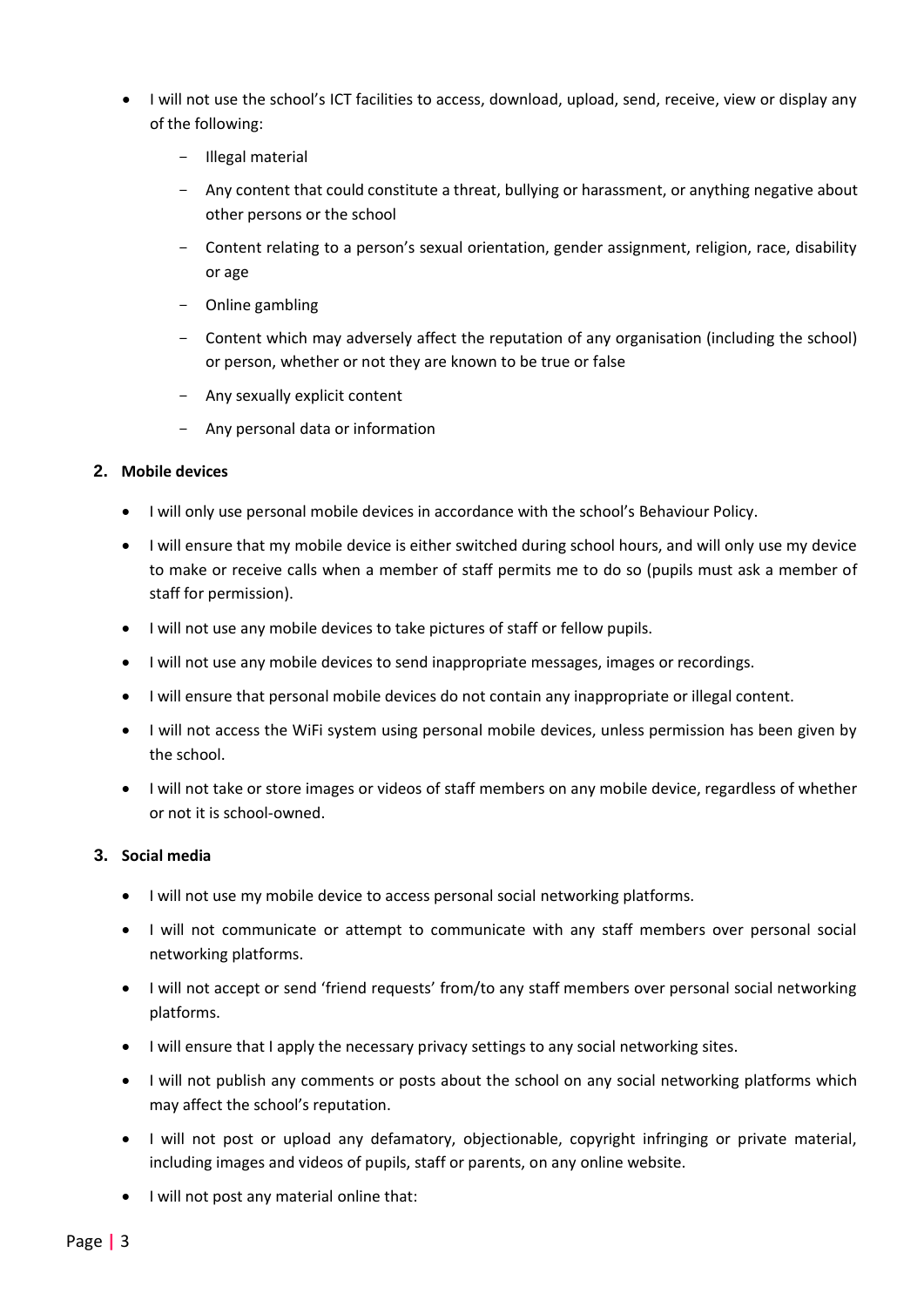- Is offensive
- Is private or sensitive
- Infringes copyright laws
- Damages the school's reputation
- Is an image or video of any staff, parent or nonconsenting pupil

#### **Reporting misuse**

- I will report to my teachers and/or Head of Learning any unpleasant material viewed on the Internet or messages sent by e-mail. I understand this report will be confidential and will help protect other pupils and myself.
- I understand that the school will check my computer files and activity as and when required, and will monitor the Internet sites I visit.
- I understand that the school may decide to take disciplinary action against me in accordance with the school's Behaviour Policy if I breach this agreement.

I acknowledge that I have read and understood this agreement, and ensure that I will abide by each principle.

| Name:   |  |
|---------|--|
| Signed: |  |
| Date:   |  |
| Signed: |  |